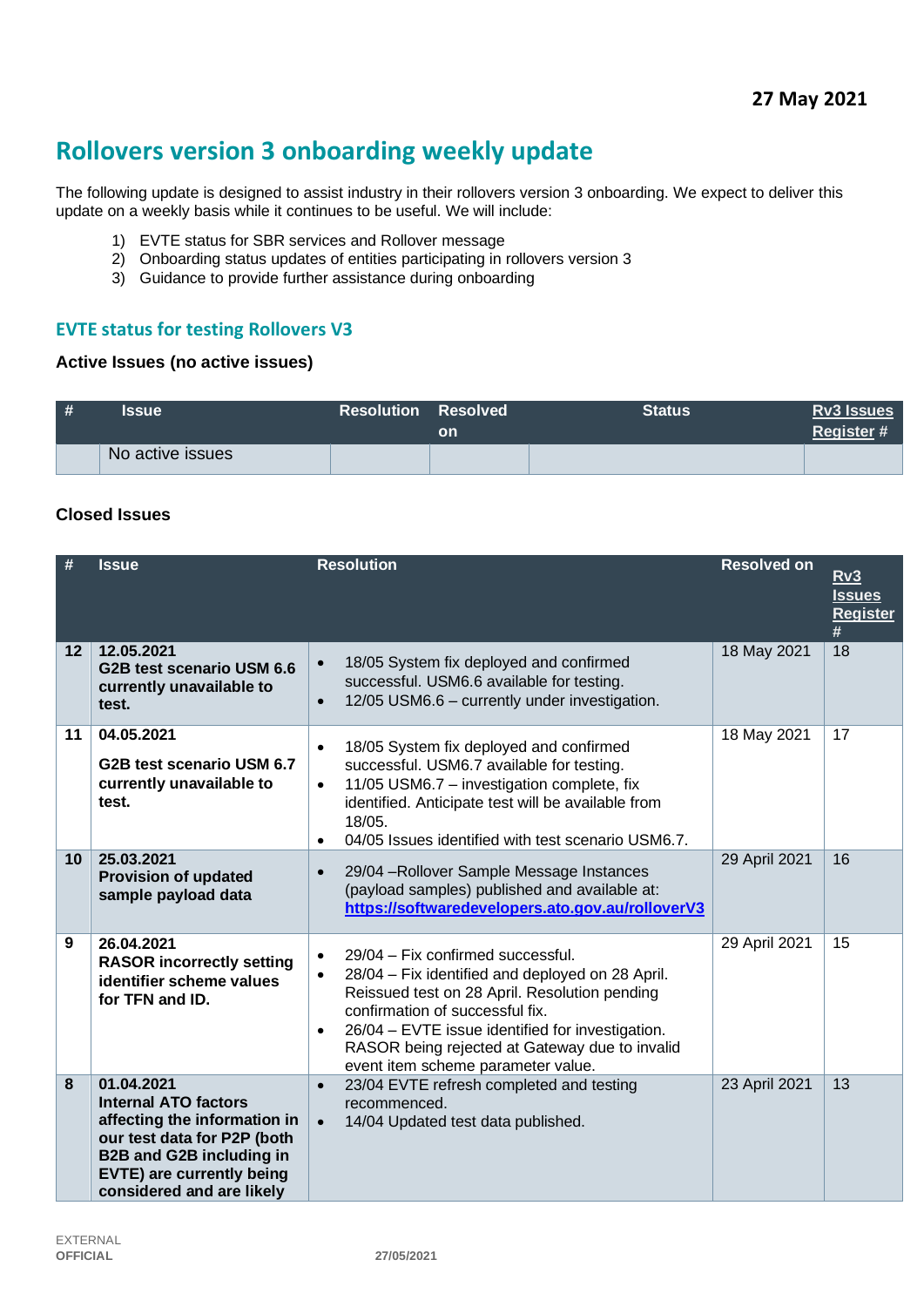|                         | to require updates to our<br>test data.                                                                                                                                                                                                                                                                                                                                                    |                                     |                                                                                                                                                                                               |                             |                 |
|-------------------------|--------------------------------------------------------------------------------------------------------------------------------------------------------------------------------------------------------------------------------------------------------------------------------------------------------------------------------------------------------------------------------------------|-------------------------------------|-----------------------------------------------------------------------------------------------------------------------------------------------------------------------------------------------|-----------------------------|-----------------|
| 7                       | 12.02.2021<br><b>Recent whitelist</b><br>configuration and<br>certificate changes<br>introduced connection<br>errors impacting one<br>gateway.                                                                                                                                                                                                                                             |                                     | 25/2: Data fix implemented on 23 February. Fix<br>verified with impacted gateway.                                                                                                             | 23 February<br>2021         | $\overline{7}$  |
| 6                       | 10.02.2021<br><b>EPF test scenario for</b><br><b>SMSF missing the SMSF</b><br>Alias in the ebMS header<br>properties<br>Identified through<br>interoperability testing<br>Root cause: EPF code<br>$\bullet$<br>regressed since the<br>original EVTE<br>deployment.<br>Issue does not impact<br>$\bullet$<br>EPF test scenarios for<br>APRA funds.<br>Code remediation in<br>progress.      | $\bullet$<br>$\bullet$<br>$\bullet$ | Remediation to restore correct code for EPF test<br>scenarios with SMSF test data<br>25/2: Deployed to EVTE on 20 February, fix being<br>verified with impacted Gateway<br>2/3: Fix verified. | 20 February<br>2021         | $6\phantom{1}6$ |
| 5                       | 4.02.2021<br><b>RA with SMSF Test</b><br>scenario was not<br>previously enabled.<br>Test data was enabled 4<br>February - scenario has<br>been tested successfully.                                                                                                                                                                                                                        | $\bullet$                           | RA Test scenarios with SMSF data enabled on 4<br>February.                                                                                                                                    | 4 February<br>2021          | 5               |
| $\overline{\mathbf{4}}$ | <b>EPF Test Scenarios in</b><br><b>EVTE updated with SMSF</b><br>data<br>Additional SMSF data for<br><b>EPF</b> test scenarios<br>circulated to industry<br>representatives (GOM,<br>ASP and gateways<br>currently testing) for<br>review, with no feedback<br>received by 4 February<br>2021.<br>EVTE updated to align<br>with EPF SMSF data<br>shared for consultation<br>on 4 February. |                                     |                                                                                                                                                                                               | 4 February<br>2021 (hotfix) | $\overline{4}$  |
| 3                       | 29.01.2021<br>[Defect] EVTE Test<br>Harness unavailable on 20<br>Jan 2021 preventing<br>testing of RA<br>Caused by internal<br>environment issue<br>impacting outbound<br>messages.<br>Resolved by the end of<br>the day on 29 Jan 2021.                                                                                                                                                   | $\bullet$                           | Resolved by the end of the day.                                                                                                                                                               | 29 January<br>2021          | 3               |
| $\overline{2}$          | 15.01.2021<br>[Defect] EPF ContextID<br>greater than 40 characters<br>issue                                                                                                                                                                                                                                                                                                                | $\bullet$                           | EPF ContextID reduced to a value less than 40<br>characters.                                                                                                                                  | 2 February<br>2021 (hotfix) | 2               |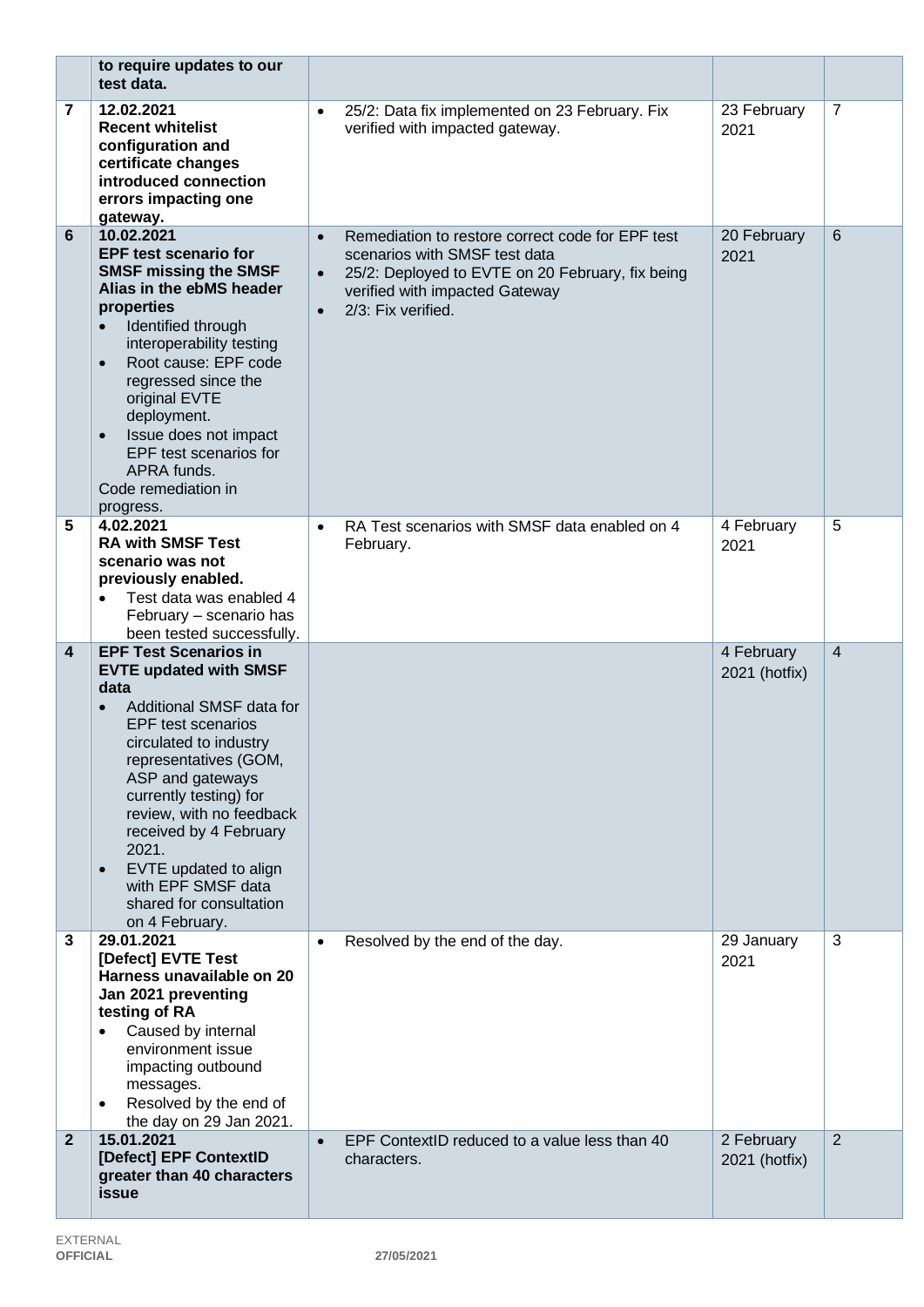|   | Identified through<br>$\bullet$<br>interoperability testing.<br>Scenario has been<br>$\bullet$<br>tested successfully with<br>an EPF for an APRA<br>fund.                                                                                                                                     |                                                                                    |                            |  |
|---|-----------------------------------------------------------------------------------------------------------------------------------------------------------------------------------------------------------------------------------------------------------------------------------------------|------------------------------------------------------------------------------------|----------------------------|--|
| 1 | 15.12.2021<br>[Defect] RA and RAS<br>sample payloads<br>contained 8 digit TFNs<br>instead of 9 digit TFNs<br>Identified through early<br>٠<br>review of RA test files<br>provided.<br>Shared with ATO on 15<br>$\bullet$<br>Dec 2021<br>RA and RAS data change<br>release on 4th Jan to EVTE. | RA and RAS test scenarios updated with 9- digit<br>$\bullet$<br>TFN <sub>S</sub> . | 4 January<br>2021 (hotfix) |  |

## **EVTE status by test scenario grouping**

|                 | <b>Test scenario group</b>                              | <b>Status</b>            |
|-----------------|---------------------------------------------------------|--------------------------|
| 1               | ATO initiated USM Rollover Request                      | <b>Available to test</b> |
| $\overline{2}$  | Gateway respond to Test 1 with USMOR                    | <b>Available to test</b> |
| 3               | Gateway initiate USM Rollover Request                   | <b>Available to test</b> |
| 4               | ATO respond to Test 3 with USMOR (automatic)            | <b>Available to test</b> |
| 5               | ATO initiate EPF for APRA to APRA (no gateway response) | <b>Available to test</b> |
| 6               | ATO initiate EPF for SMSF to SMSF (no gateway response) | <b>Available to test</b> |
| $\overline{7}$  | ATO initiate EPF for APRA to SMSF (no gateway response) | <b>Available to test</b> |
| 8               | ATO initiate EPF for SMSF to APRA (no gateway response) | <b>Available to test</b> |
| 9               | ATO initiate S20c Request                               | <b>Available to test</b> |
| 10 <sup>1</sup> | Gateway respond to Test 9 with S20c Error Response      | <b>Available to test</b> |
| 11              | ATO initiate RA Request                                 | <b>Available to test</b> |
| 12 <sup>2</sup> | Gateway respond to Test 11 with RAER                    | <b>Available to test</b> |
| 13              | Gateway initiate RAS Request                            | <b>Available to test</b> |
| 14              | ATO respond to Test 13 with RASOR (automatic)           | <b>Available to test</b> |
| 15              | ATO initiate RA Request for SMSF                        | <b>Available to test</b> |
| 16              | Gateway respond to Test 15 with RAER for SMSF           | <b>Available to test</b> |
| 17              | Gateway initiate RAS Request for SMSF                   | <b>Available to test</b> |
| 18              | ATO respond to Test 17 with RASOR (automatic) for SMSF  | <b>Available to test</b> |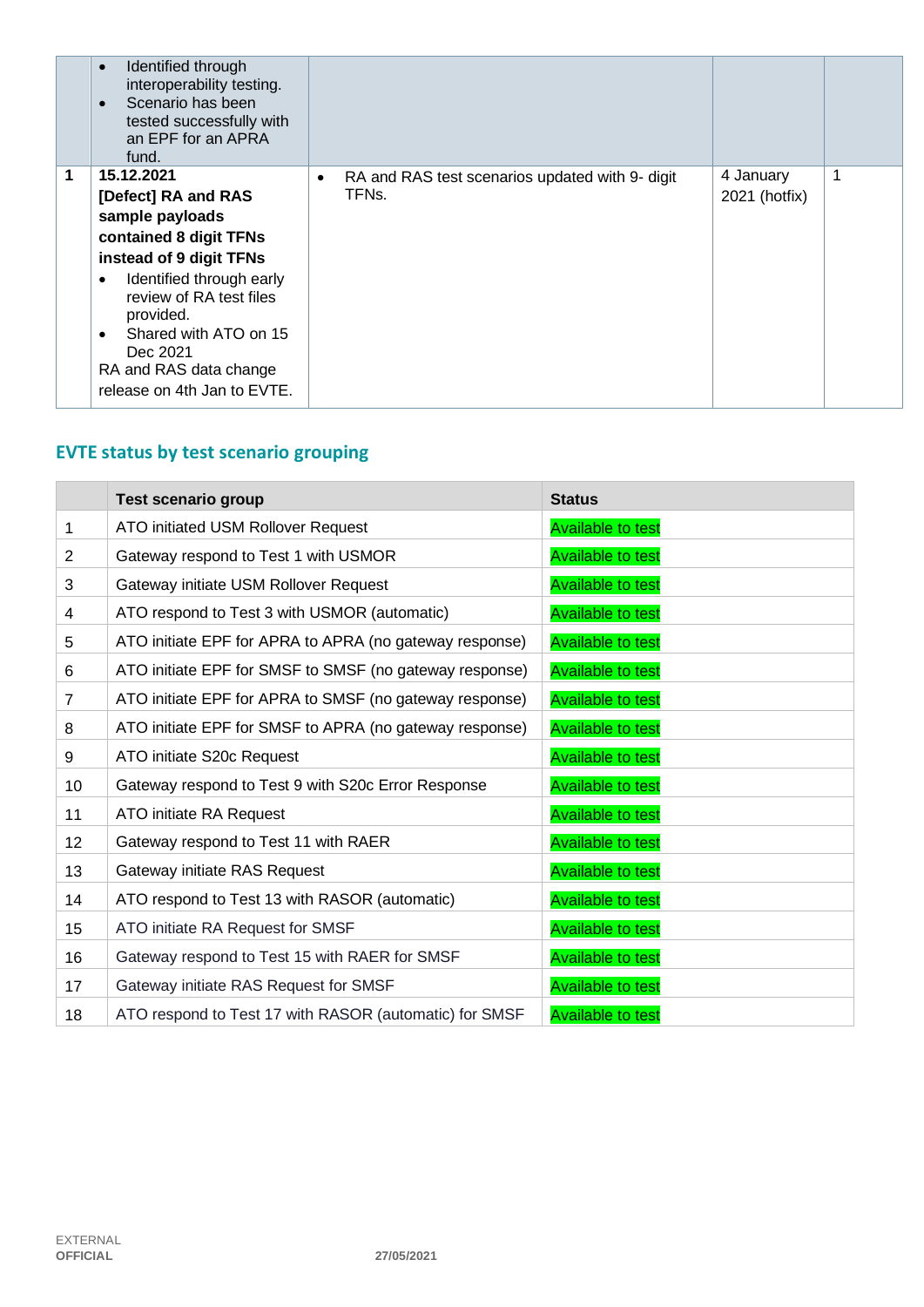## **EVTE testing progress**

*(Gateway EVTE testing progress reflects completion of the 18 testing groups above)*

- Seven gateways have completed testing.
- One gateway is currently testing and has successfully completed 28% of test scenarios.

## **Gateway to gateway interoperability testing (update provided by GNGB)**

All gateways have completed gateway to gateway interoperability testing for Rollovers v3.

## **G2B Testing**

- Two funds/administrators/providers have fully completed their G2B testing
- Three funds/administrators/providers are currently undertaking G2B testing.

#### **EVTE status for SVS and SMSFmemberTICK Service**

- May 2020 full suite of SVS and SMSF verification services available in EVTE
- Seven DSPs have completed EVTE testing and are ready for production whitelisting, pending industry readiness
- Four other DSPs are currently testing
- No issues have been identified requiring changes.

#### **EVTE release history for testing Rollovers V3** *(no change from last update)*

- Rollover v3 progressively released into EVTE through July to October 2020
- Conformance suite scenarios and test data for RA, RAS and EPF (initial version) was released on 12 December 2020 (standard monthly cycle)
- USM Reason Code taxonomy change was released on 12 December 2020 as planned (standard monthly cycle)
- RA & RAS ProductType Code taxonomy change was released in EVTE 16 January 2021 as planned (standard monthly cycle)
- [Rollover v3 Conformance testing guide](https://softwaredevelopers.ato.gov.au/rolloverV3) was updated to include Rv2 scenarios and published on 1 April 2021
- [SuperStream Rollovers V3 Test Data Scenario](https://softwaredevelopers.ato.gov.au/sites/default/files/2021-04/SuperStream_RolloversV3_Test_Data_Scenario_V1.0.xlsx) spreadsheet was updated to include new test data (see active issue 8) and released on 12 April 2021
- Rollover v3 Conformance testing quide was updated to align testing scenarios, latest version (v0.8) published on 29 April 2021
- [Rollover Sample Message Instances](https://softwaredevelopers.ato.gov.au/rolloverV3) (payload samples) published 29 April 2021
- [MAAS Conformance Suites and payloads](https://standardbusinessreporting.sharefile.com/home/shared/fod63f12-7bbb-4c61-96e7-33dc9eae4d9a) published in SBR Sharefile 06 May 2021
- MAAS EVTE code deployed and DSPs re-whitelisted 10 May 2021
- [SMSF Alias Lookup Table](https://softwaredevelopers.ato.gov.au/supervalidationservices) published 10 May 2021
- [MATS Conformance Suites and payloads](http://standardbusinessreporting.sharefile.com/) published in SBR Sharefile 18 May 2021.

#### **ATO Superannuation services status and maintenance times**

[ATO Superannuation Dashboard Status](https://sses.status.ato.gov.au/) <https://sses.status.ato.gov.au/>

[System maintenance | Australian Taxation Office \(ato.gov.au\)](https://www.ato.gov.au/General/Online-services/System-Maintenance/) <https://www.ato.gov.au/General/Online-services/System-Maintenance/>